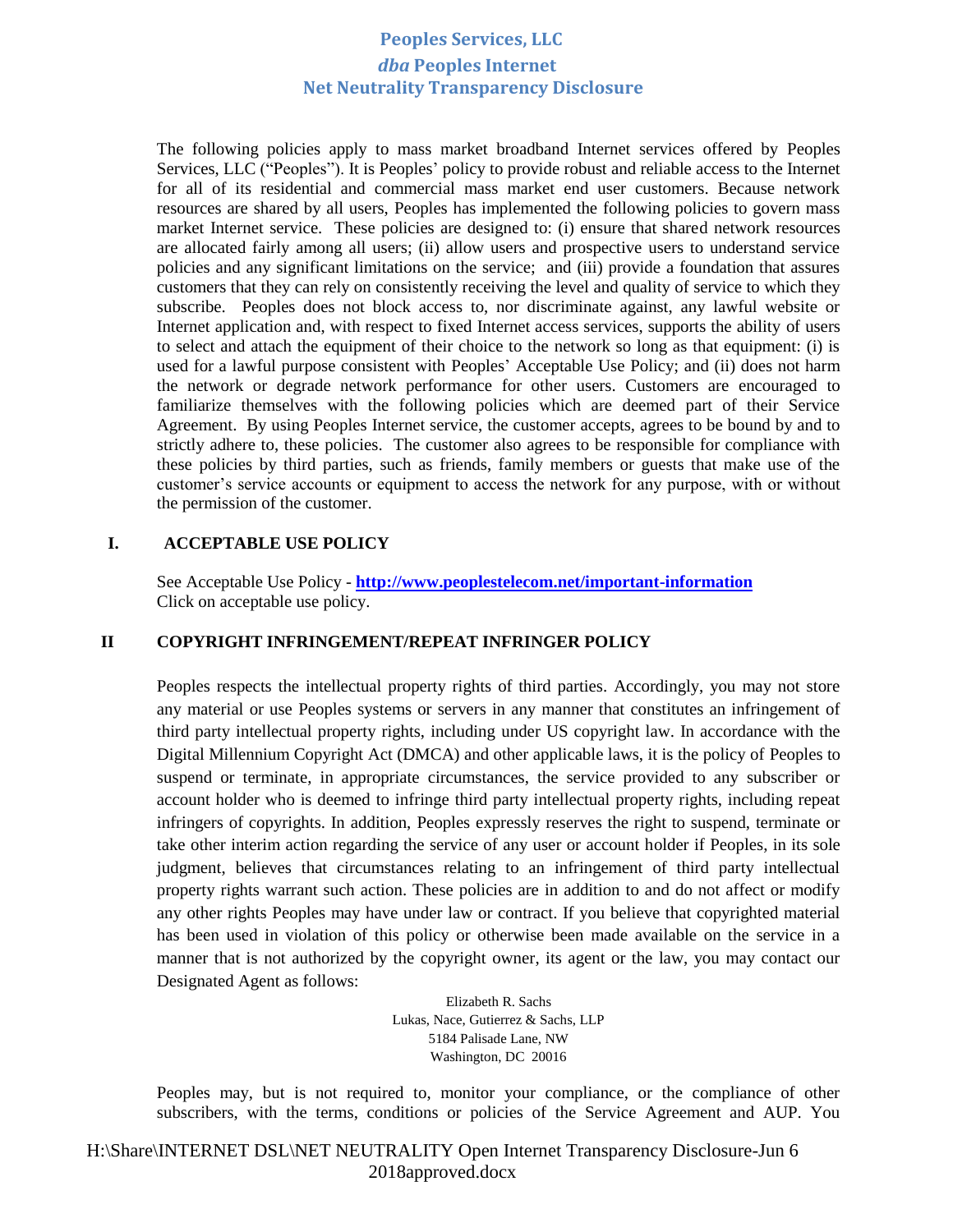acknowledge that Peoples shall have the right, but not the obligation, to pre-screen, refuse, move or remove any content available on the service, including but not limited to content that violates the law or this Agreement.

#### **II. SYSTEM PERFORMANCE**

Peoples provides residential and commercial mass market customers with a choice of data plans to meet their needs. Peoples also provides enterprise level services that are custom tailored to a specific project and individually priced based on the needs and criteria established by the Enterprise customer. Peoples offers the following mass market services and typical speed ranges. These speeds were calculated based upon **[www.speedtest.net](http://www.speedtest.net/).**

| <b>Service</b>     |            | <b>Advertised Speeds</b>                 |                                              |                           | Actual  |                                                                                                                                                      |
|--------------------|------------|------------------------------------------|----------------------------------------------|---------------------------|---------|------------------------------------------------------------------------------------------------------------------------------------------------------|
|                    | Technology |                                          | <b>Actual Speeds</b>                         | <b>Expected</b>           |         | Suggested                                                                                                                                            |
| <b>Description</b> |            |                                          |                                              | Latency                   | Latency | <b>Applications</b>                                                                                                                                  |
| 10 Mbps            | DSL/VDSL   | 10 Mbps<br>downstream/3 Mbps<br>upstream | 9.85 Mbps<br>downstream/3 Mbps<br>upstream   | 16-18ms                   | 16-18ms | Email, Web<br>Browsing,<br>music<br>streaming,<br>social media<br>HD video<br>streaming,<br>video<br>calling,<br>multiplayer<br>online<br>gaming     |
| 10 Mbps            | Fiber      | 10 Mbps<br>downstream/3 Mbps<br>upstream | 9.85 Mbps<br>downstream/3 Mbps<br>upstream   | 16-18ms                   | 16-18ms | Email, Web<br>Browsing,<br>music<br>streaming,<br>social media<br>HD video<br>streaming,<br>video<br>calling,<br>multiplayer<br>online<br>gaming     |
| 15 Mbps            | DSL/VDSL   | 15 Mbps<br>downstream/5<br>Mpbs Upstream | 9.87 Mbps<br>downstream/4.6<br>Mbps upstream | $16-$<br>18 <sub>ms</sub> | 16-18ms | Email, Web<br>Browsing,<br>music<br>streaming,<br>social<br>media, HD<br>video<br>streaming,<br>video<br>calling,<br>multiplayer<br>online<br>gaming |
| 25 Mbps            | DSL/VDSL   | 25 Mbps<br>downstream/5                  | 24.85 Mbps<br>downstream/4.95                | $16-$<br>18 <sub>ms</sub> | 16-18ms | Email, Web<br>Browsing,                                                                                                                              |

#### **Service Description:**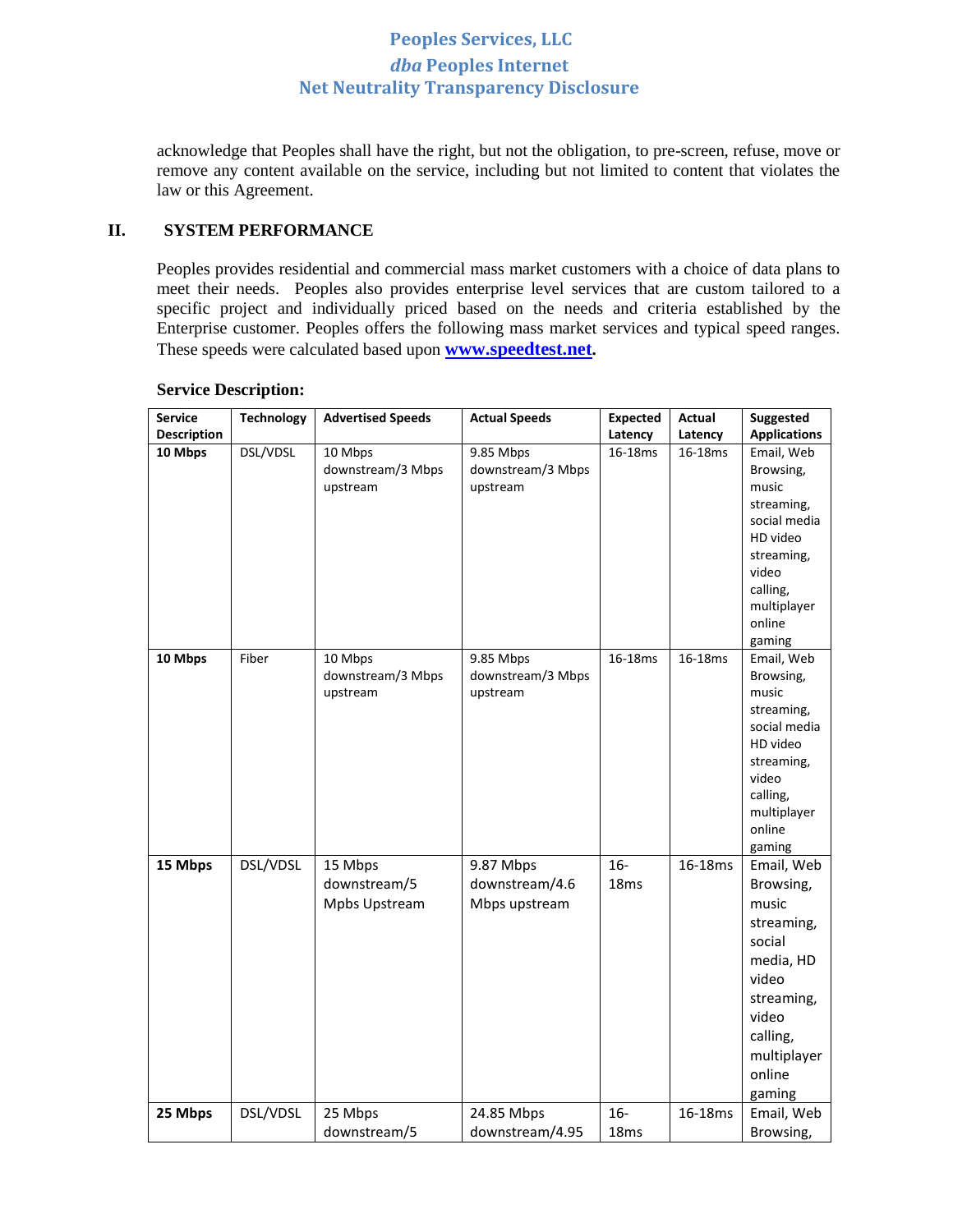| 25 Mbps  | Fiber | Mbps upstream<br>25 Mbps                   | Mbps upstream<br>24.85 Mbps                    | $16-$                     | 16-18ms | music<br>streaming,<br>social<br>media, HD<br>video<br>streaming,<br>video<br>calling,<br>multiplayer<br>online<br>gaming<br>Email, Web               |
|----------|-------|--------------------------------------------|------------------------------------------------|---------------------------|---------|-------------------------------------------------------------------------------------------------------------------------------------------------------|
|          |       | downstream/5<br>Mbps upstream              | downstream/4.95<br>Mbps upstream               | 18 <sub>ms</sub>          |         | Browsing,<br>music<br>streaming,<br>social<br>media, HD<br>video<br>streaming,<br>video<br>calling,<br>multiplayer<br>online<br>gaming                |
| 50 Mbps  | Fiber | 50 Mbps<br>downstream/10<br>Mbps upstream  | 48.7 Mbps<br>downstream/9.86<br>Mbps upstream  | $16-$<br>18 <sub>ms</sub> | 16-18ms | Email, Web<br>Browsing,<br>music<br>streaming,<br>social<br>media, HD<br>video<br>streaming,<br>video<br>calling,<br>multiplayer<br>online<br>gaming  |
| 100 Mbps | Fiber | 100 Mbps<br>downstream/10<br>Mbps upstream | 99.45 Mbps<br>downstream/9.86<br>Mbps upstream | $16-$<br>18 <sub>ms</sub> | 16-18ms | Email, Web<br>Browsing,<br>music<br>streaming,<br>social<br>medial, HD<br>video<br>streaming,<br>video<br>calling,<br>multiplayer<br>online<br>gaming |
| 150 Mbps | Fiber | 150 Mbps<br>downstream/25                  | 148.8 Mbps<br>downstream/24.9                  | $16-$<br>18ms             | 16-18ms | Email, Web<br>Browsing,                                                                                                                               |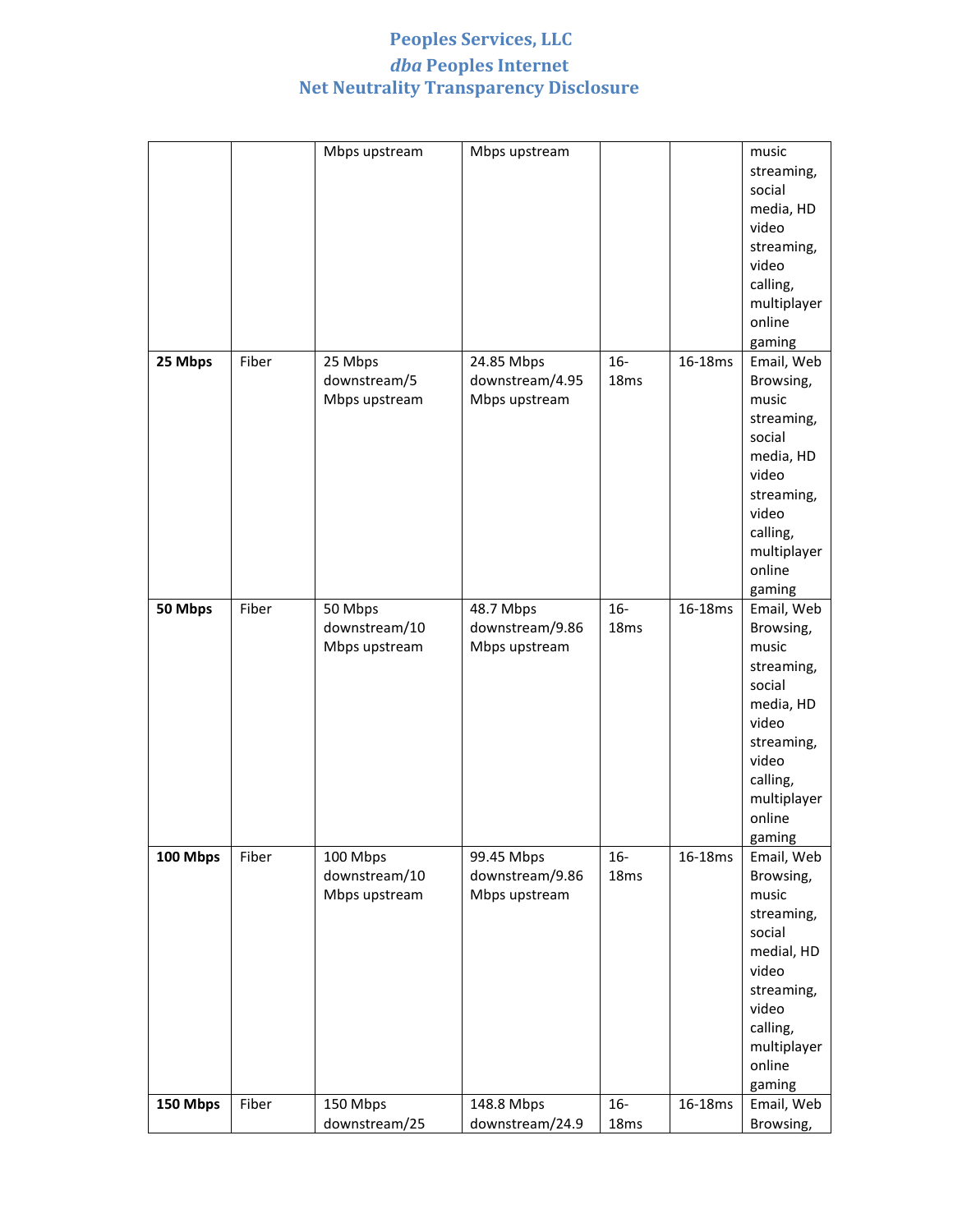|          |       | Mbps upstream                                  | Mbps upstream                                    |                           |         | music<br>streaming,<br>social<br>medial, HD<br>video<br>streaming,<br>video<br>calling,<br>multiplayer<br>online<br>gaming                            |
|----------|-------|------------------------------------------------|--------------------------------------------------|---------------------------|---------|-------------------------------------------------------------------------------------------------------------------------------------------------------|
| 200 Mbps | Fiber | 200<br>Mbps<br>downstream/25<br>Mbps upstream  | 198<br>Mbps<br>downstream/24.8<br>Mbps Upstream  | $16-$<br>18 <sub>ms</sub> | 16-18ms | Email, Web<br>Browsing,<br>music<br>streaming,<br>social<br>medial, HD<br>video<br>streaming,<br>video<br>calling,<br>multiplayer<br>online<br>gaming |
| 1 Gig    | Fiber | 1000<br>Mbps<br>downstream/25<br>Mbps upstream | Mbps<br>980<br>downstream/24.12<br>Mbps upstream | $16-$<br>18 <sub>ms</sub> | 16-18ms | Email, Web<br>Browsing,<br>music<br>streaming,<br>social<br>medial, HD<br>video<br>streaming,<br>video<br>calling,<br>multiplayer<br>online<br>gaming |

While Peoples provisions its network and equipment to ensure that its customers can enjoy the speeds to which they subscribe, Internet speeds generally result from a "best effort" service and are dependent on a number of variables, many of which are outside the control of an Internet Service Provider. Such variables include: the age and processing capability of the user's terminal device or computer; the number of applications running simultaneously; the presence of viruses or malware; whether the terminal equipment is connected to the network by wire or by wireless; the distance the data packets must travel between the user and the website; the presence of congestion on and technical configuration of any intervening networks; any gating or congestion management schemes employed by websites to limit download or upload speeds in cases where multiple users are served simultaneously. Peoples does not guarantee that a customer will achieve the speeds set forth above at all times. Rather, the foregoing data speeds represent the best information available to Peoples of the typical speeds a customer can expect to experience under normal operating conditions.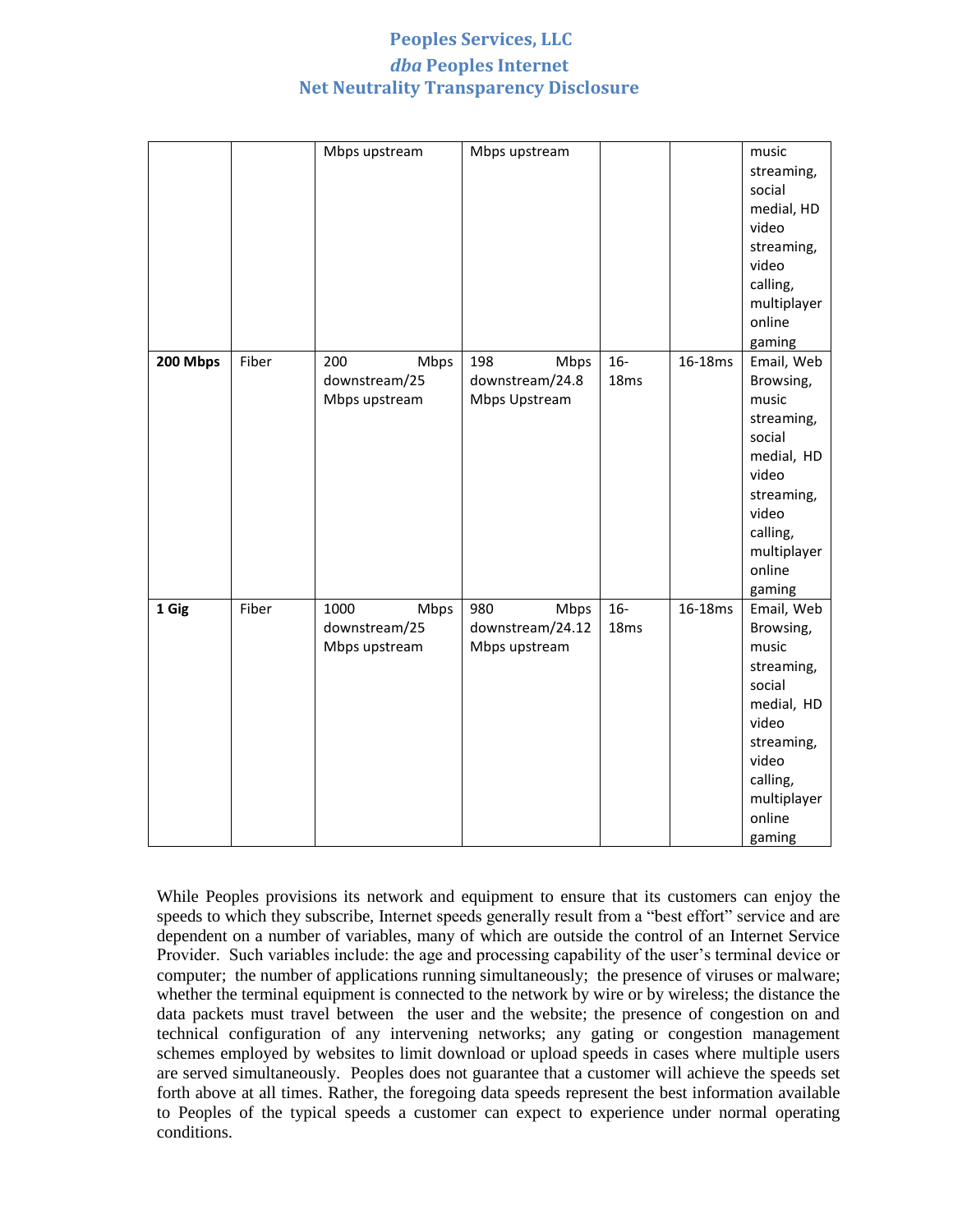Speed tests that allow customers to test the upload, download and latency performance of their broadband data services are available free of charge from a number of sources. Generally, these tests are influenced by the same variables that affect Internet speed set forth above. Accordingly, the speed results would not be expected to match a test of Peoples network conducted under laboratory conditions. Please note, however, that all speed tests use different methodologies to calculate Internet connection speed so each of the tests would be expected to yield different results. Accordingly, each of these tests should be viewed as a helpful guide rather than as a definitive measurement of performance. The following are several sites, unaffiliated with Peoples, that provide speed testing:

**[www.speedtest.net](http://www.speedtest.net/) <https://speedof.me/> http://www.dslreports.com/speedtest**

#### **III. NETWORK MANAGEMENT**

Peoples utilizes a fully redundant network architecture that is designed to provide users with true broadband speeds and reliability even during times of peak demand. The network has been constructed to meet projected traffic demands and is fully scalable to allow for capacity to be added to meet customer needs and to support newly developing and increasingly sophisticated applications well into the future. However, congestion can occur on any IP network, and, when it does, packets can be delayed or dropped, leading to service degradation and delays.

Peoples employs a protocol agnostic congestion management policy that does not discriminate against particular applications. Users remain free to access the websites of their choice and run the applications of their choice consistent with the AUP. However, in cases where demand exceeds capacity, it is possible that the data traffic of any user could be delayed.

Peoples does take measures to protect its network and ensure that its AUP is enforced. For example, Peoples has deployed measures to prevent spam, viruses, and other malware and to monitor and prevent denial of service attacks. GreyMail software is used to protect our customers from spam, viruses, and other malware. This software is continually monitored and updated with the latest prevention patches available.

With respect to fixed broadband services, users may generally attach the devices of their choice and run the applications of their choice, subject to the limitations of their data plan and the terms of their service agreement and AUP. While many devices such as Bluetooth and WiFi cards, laptops, notebooks and tablets are readily available from third party sources, such as consumer electronics retailers, other devices, such as DSL modems will be provided by Peoples. Users are advised to contact Peoples technical support at 866-681-2085 before purchasing any third party equipment to ensure compatibility with the network. Peoples is not responsible for the compatibility, suitability or functionality of any equipment that is provided by the customer or any third party, and the customer remains fully responsible for ensuring that any such equipment does not cause any harm to the network or degrade the service of other users.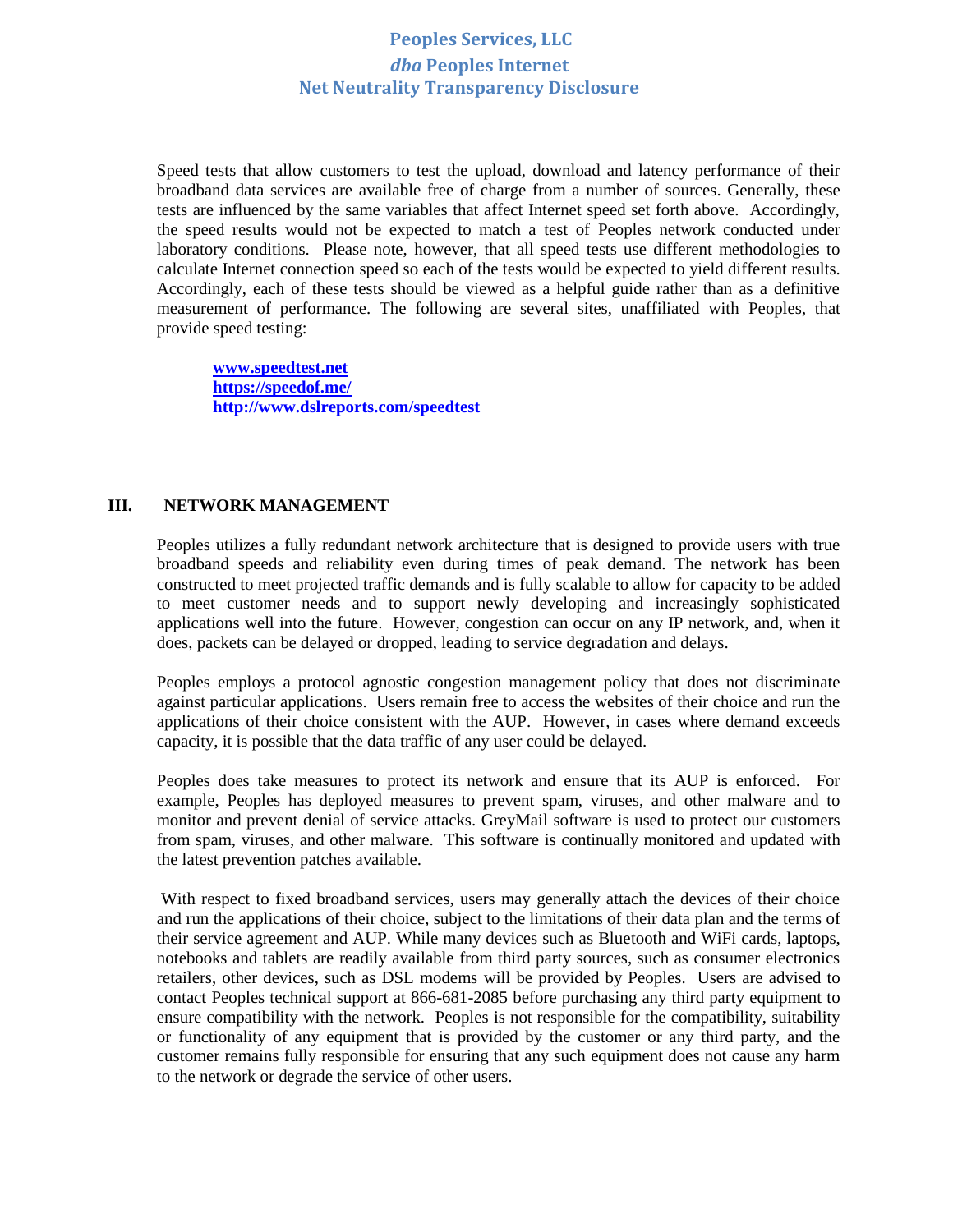All users are fully responsible for securing their equipment, including wireless routers, to prevent unauthorized access to the network by third parties and will be held fully responsible for the actions of such third parties that gain unauthorized access to the network through unsecured end user equipment.

### **IV. COMMERCIAL TERMS**

See Pricing Sheet - **<https://peoplestelecom.net/internet/>**

We collect information about your use of our products and services. Information such as network traffic data, service options you choose and other similar information may be used for billing purposes, to deliver and maintain products and services, or to help you with service-related issues or questions. In addition, subject to any legal restrictions that may apply, this information may be used for other purposes such as providing you with information about product or service enhancements, determining your eligibility for new products and services, and marketing to you based on your use of your products and services. This information may also be used to: (1) manage and protect our networks, services and users from fraudulent, abusive, or unlawful uses; and (2) subject to consent practices described in this policy, help us improve our services, research and develop new products, and offer promotions and other services.

If you subscribe to Peoples Internet access services, we may automatically measure and monitor network performance and the performance of your Internet connection to improve your, or our, overall service levels. If you contact us for service support, we also may access information about your computer, wireless device or other device settings to provide customized technical support. Peoples will not gather information from your use of our Internet access services to direct customized advertising specifically to you based on your visits over time and across different non-Peoples websites, unless we first provide you with notice of our plan and obtain your affirmative consent.

Please note that Peoples is not responsible for information, content, applications or services provided by others. Before you access, use, link to or download a service or application on your computer or wireless device, you should review the associated terms of service and privacy policy. Personal information you submit in those contexts may be read, collected or used by the service or application provider and others associated with these forums in a manner different from that described here.

#### Information Provided to Us by Third Parties

When you apply for service with us, we may obtain credit information about you from outside credit reporting agencies to help us with customer authentication and credit-related decisions.

Peoples obtains information from outside companies that collect consumer information such as demographic and interest data. We use this data and combine it with other information we have about you to help us predict customer preferences and to direct marketing offers that might be more relevant to you.